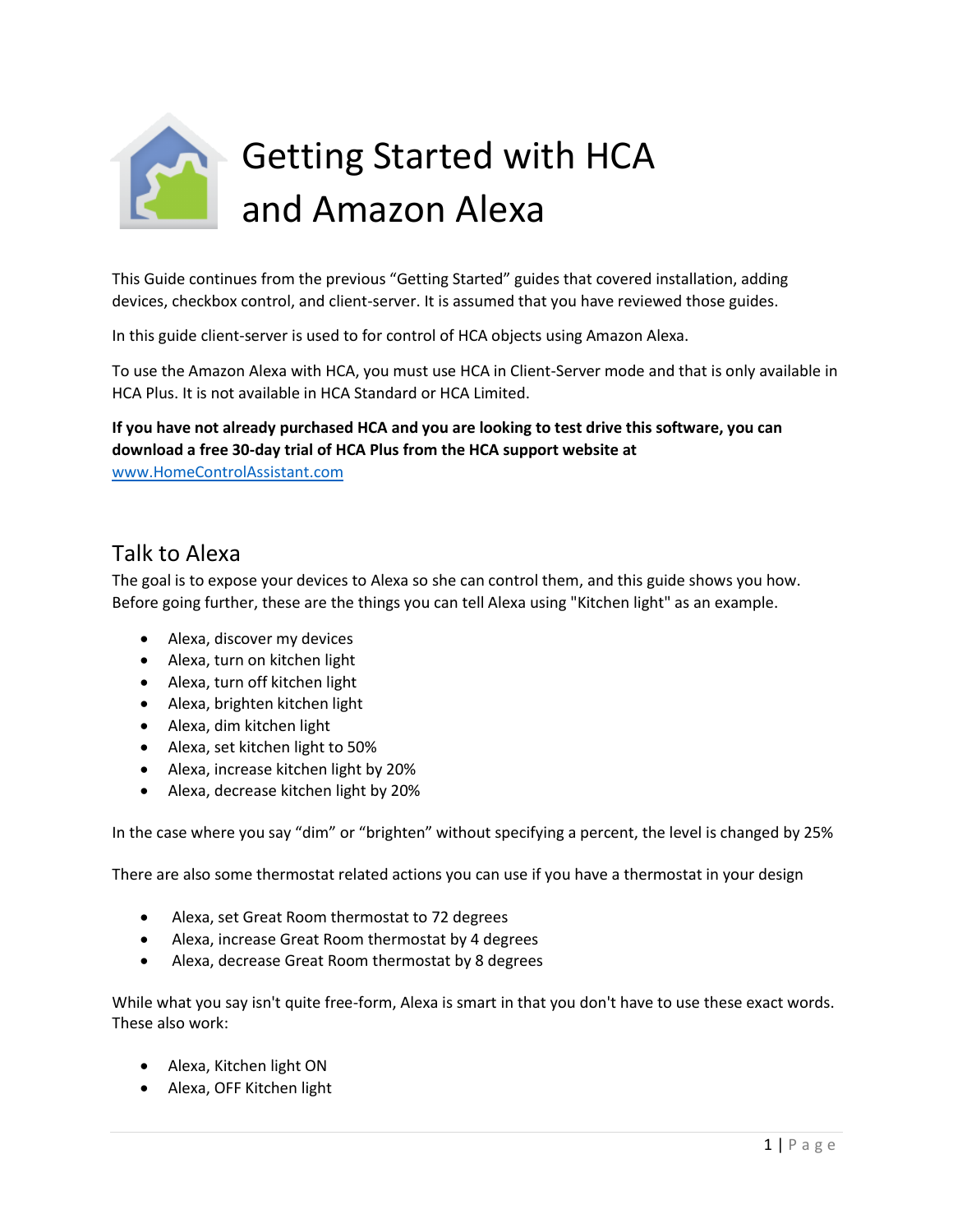Alexa, unfortunately doesn't always match "Kitchen Light**s**" and "Kitchen Light" as the same thing when spoken so be careful with names like those.

## Friendly Names

When you added devices to your HCA design you may have named them in ways that made sense and that were descriptive. For example, "Patio light northwest corner". But that's a long name to speak to Alexa and it might be better to use a shorter more focused name.

In HCA these shorter names are called friendly names and act as aliases for the names given to the device.

There are these limitations on friendly names:

- 1. Names can contain only letters, numbers, and blanks.
- 2. Names shouldn't contain as a word that is, embedded with blanks on both sides that the External Assistant uses as key words. HCA points out when you use one. Some of them are: discover, turn, on, off, brighten, dim, set, percent, stop, cancel, to, the, pause. An example name that wouldn't work would be "Kitchen dim light" since it has "dim" in it.

Alexa support begins with the *External Assistants Configuration* button on the *HCA Cloud* ribbon category.



The External Assistant setup dialog is the place where you can see all your design elements and assign, modify, and view their Friendly Names.

In addition to using this dialog you can also configure the friendly name and enable/disable support for an individual device, program, group, or room by opening its properties and viewing/modifying the "Friendly Name" settings on the properties dialog *Name* tab.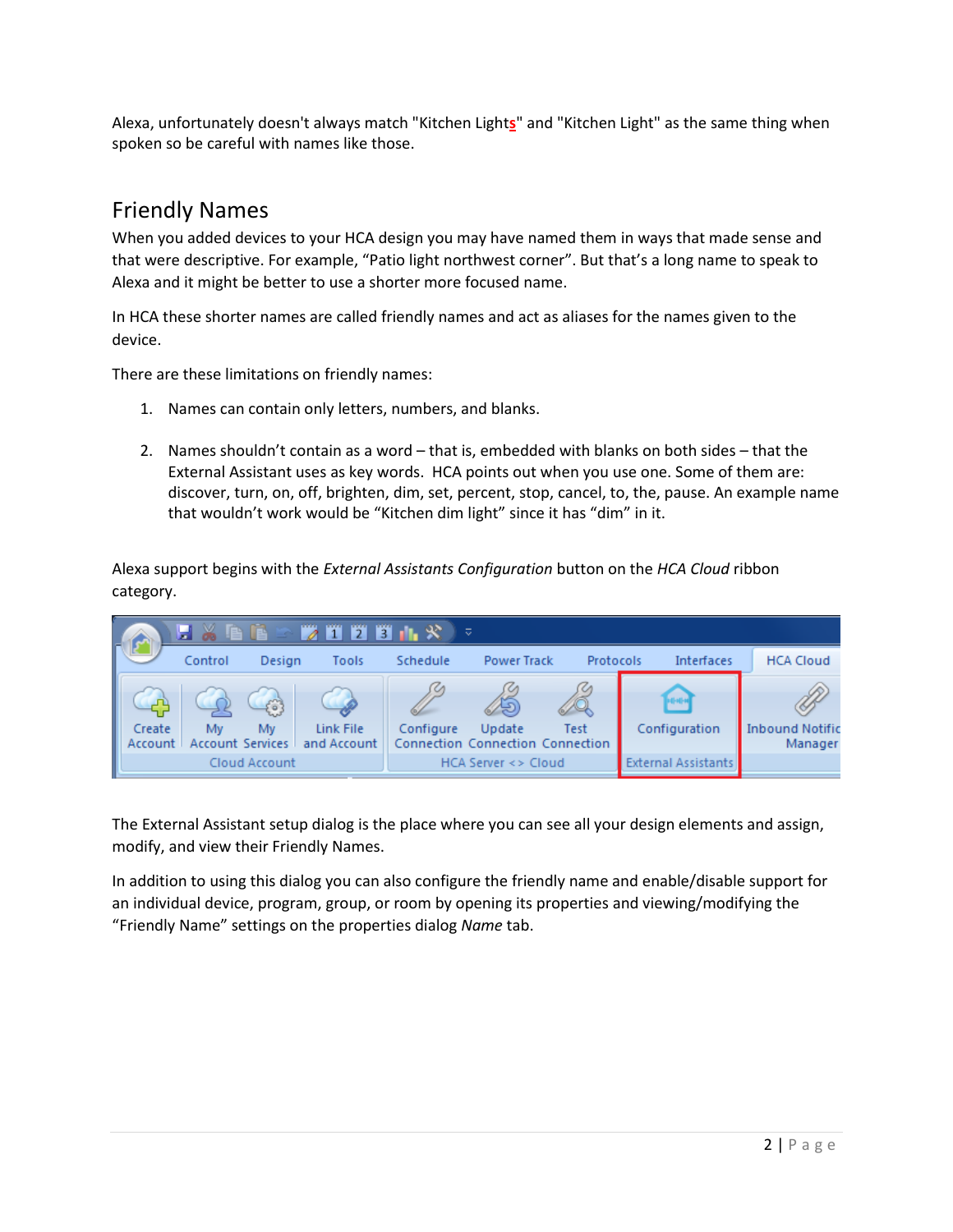| <b>External Assistant</b>                                                                                                                                                                                                                                                                                |          |                            | x |  |  |  |  |
|----------------------------------------------------------------------------------------------------------------------------------------------------------------------------------------------------------------------------------------------------------------------------------------------------------|----------|----------------------------|---|--|--|--|--|
| HCA provides a bridge to the Amazon Alexa, Google Home, and other Assistants. Enable those objects you want<br>the Assistant to control and give them the name you will use when controlling them.<br>The "Friendly Name" is what is used to control the HCA object when interacting with the Assistant. |          |                            |   |  |  |  |  |
| <b>HCA Object</b>                                                                                                                                                                                                                                                                                        | Fnabled? | <b>Friendly Name</b>       | ┻ |  |  |  |  |
| Crawl Space - Driveway Sensor                                                                                                                                                                                                                                                                            | No       |                            | ≣ |  |  |  |  |
| Crawl Space - Sensor Power                                                                                                                                                                                                                                                                               | No       | Crawl Space Sensor Power   |   |  |  |  |  |
| Dining Room                                                                                                                                                                                                                                                                                              | No       | Dining Room                |   |  |  |  |  |
| Dining Room - Lights                                                                                                                                                                                                                                                                                     | Yes      | Dining Room Lights         |   |  |  |  |  |
| Dining Room - Motion detector                                                                                                                                                                                                                                                                            | No       |                            |   |  |  |  |  |
| Down Bath                                                                                                                                                                                                                                                                                                | No       | Downstairs Bath            |   |  |  |  |  |
| Down Bath - Ceiling Lights                                                                                                                                                                                                                                                                               | Yes      | Downstairs Bath Lights     |   |  |  |  |  |
| Down Bath - Downstairs bath1                                                                                                                                                                                                                                                                             | No       | Down Bath Downstairs bath1 |   |  |  |  |  |
| Down Bath - Downstairs bath2                                                                                                                                                                                                                                                                             | No       | Down Bath Downstairs bath2 |   |  |  |  |  |
| Down Bath - Motion detector                                                                                                                                                                                                                                                                              | No       |                            |   |  |  |  |  |
| Down Hallway                                                                                                                                                                                                                                                                                             | No       | Downstairs Hallway         |   |  |  |  |  |
| Down Hallway - Hallway                                                                                                                                                                                                                                                                                   | Yes      | Downstairs Hallway         |   |  |  |  |  |
| Duales mans                                                                                                                                                                                                                                                                                              | Max      |                            |   |  |  |  |  |
| Devices<br>Enable all selected<br>Disable all selected<br>Make Assistant names<br>Select all<br>Go                                                                                                                                                                                                       |          |                            |   |  |  |  |  |
| Note<br>To make a device, program, or group available to control by an External Assistant, double-click on the enable column for it.<br>To change the name you use with an External Assistant for a device, program, or group, double-click on the text and edit.<br>ОК<br>Cancel                        |          |                            |   |  |  |  |  |
|                                                                                                                                                                                                                                                                                                          |          |                            |   |  |  |  |  |

Create a friendly name for each device, program, or group you want to control. You can use the "Make Assistant names" button in the dialog lower right to create names that are the same as the object name. This may be a good starting point. As it says in the blue text in the image above, you can double click on the friendly name and then edit it. You can also toggle - enable / disable - support for the device by double-clicking in the Enable column on the row for the device.

The "Make Assistant names" operation creates the name from the room name and device name but modified it to meet the above criterion.

Choosing good names is important: You want names that are easy to say and unique enough to not be confused with others.

If you want to make major changes to the enable/disable settings, you can multi-select several rows and then use the "Enable all selected" or "Disable all selected" buttons. You can also use the select dropdown and the "go" button to select all objects of a type and then enable or disable them in one operation.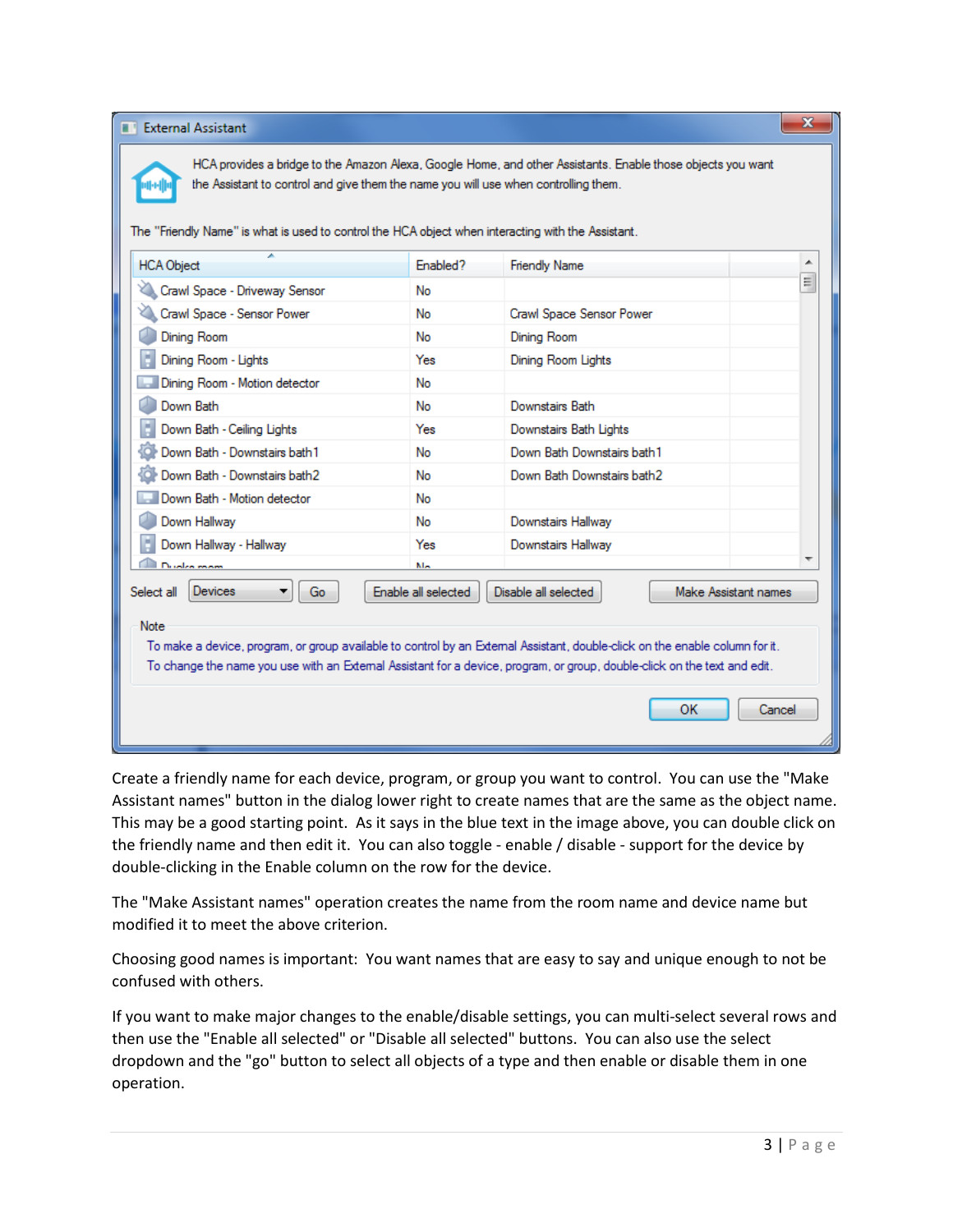You can print a list of Friendly names and what each name does. It might be a good idea to print out a list of the names you can speak until everyone in the family gets used to this new world. You can have the printout contain only a list of External Assistant names. Select from the print menu "Printout Setup" to control what gets printed. Printing is available in the HCA application menu.

# Adding the HCA Skill in the Alexa application

The next step needs the Alexa application installed on a mobile device. You probably already have done that when you first installed your Alexa enabled device – Echo, Echo Dot, etc.

**Note**: Amazon updates the Alexa app frequently and images here may not look exactly like what you may see. But the general techniques shown here should remain the same.

**Also Note**: The pictures and directions here are from the Amazon app running on a tablet. From a phone, the concepts are the same but what you see, and the actions taken may be somewhat different.

In the Alexa app home page, tap on the "Devices" logo at the bottom of the home page – the icon all the way at the right. This opens a page that has a link that reads "YOUR SMART HOME SKILLS" near the bottom of the screen.



If you have devices managed by other skills, this page shows them. Just scroll down to find the "Your Smart Home Skills" link. Tap on that link.

On the new page that opens, there will be a button labeled "Enable Smart Home Skills". Again, if your account already has other Smart Home skills enabled, they are listed. Just scroll down to the "Enable Smart Home Skills" button. Tap on that button.

On this page are all the available Smart Home skills, but there will be so many listed that using the Search button – the "Search" icon at the upper right - is the best way to find the Bridge skill. Search for "HCA" and then tap on that result.

The HCA skill page provides some info and has an "Enable To Use" button. Tap on that to begin the linking process. The HCA Cloud login page opens.

The info page for the HCA Skill opens.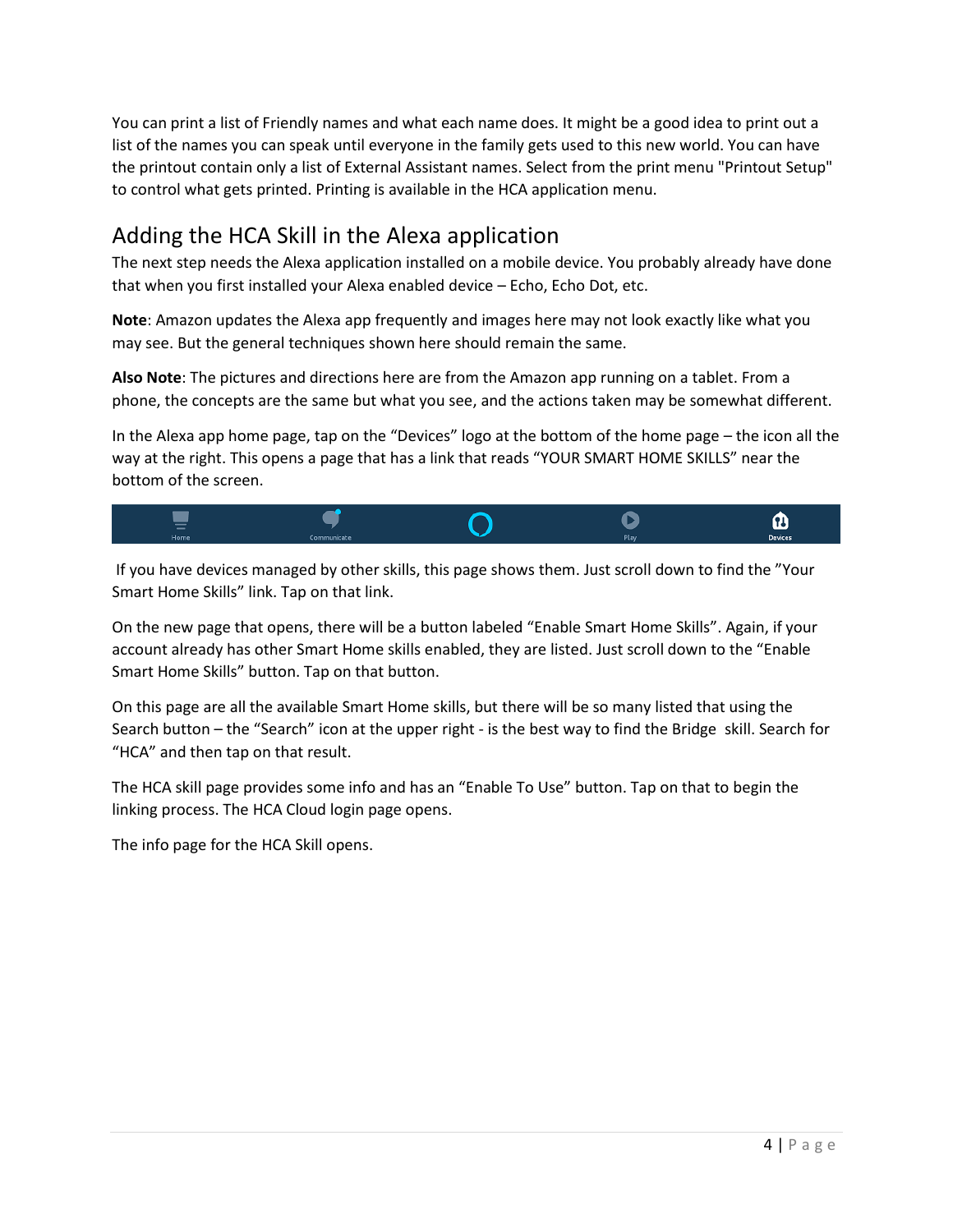

Enter your HCA Cloud account user name and password and "Sign in".

**Create Account** 

Forgot Password?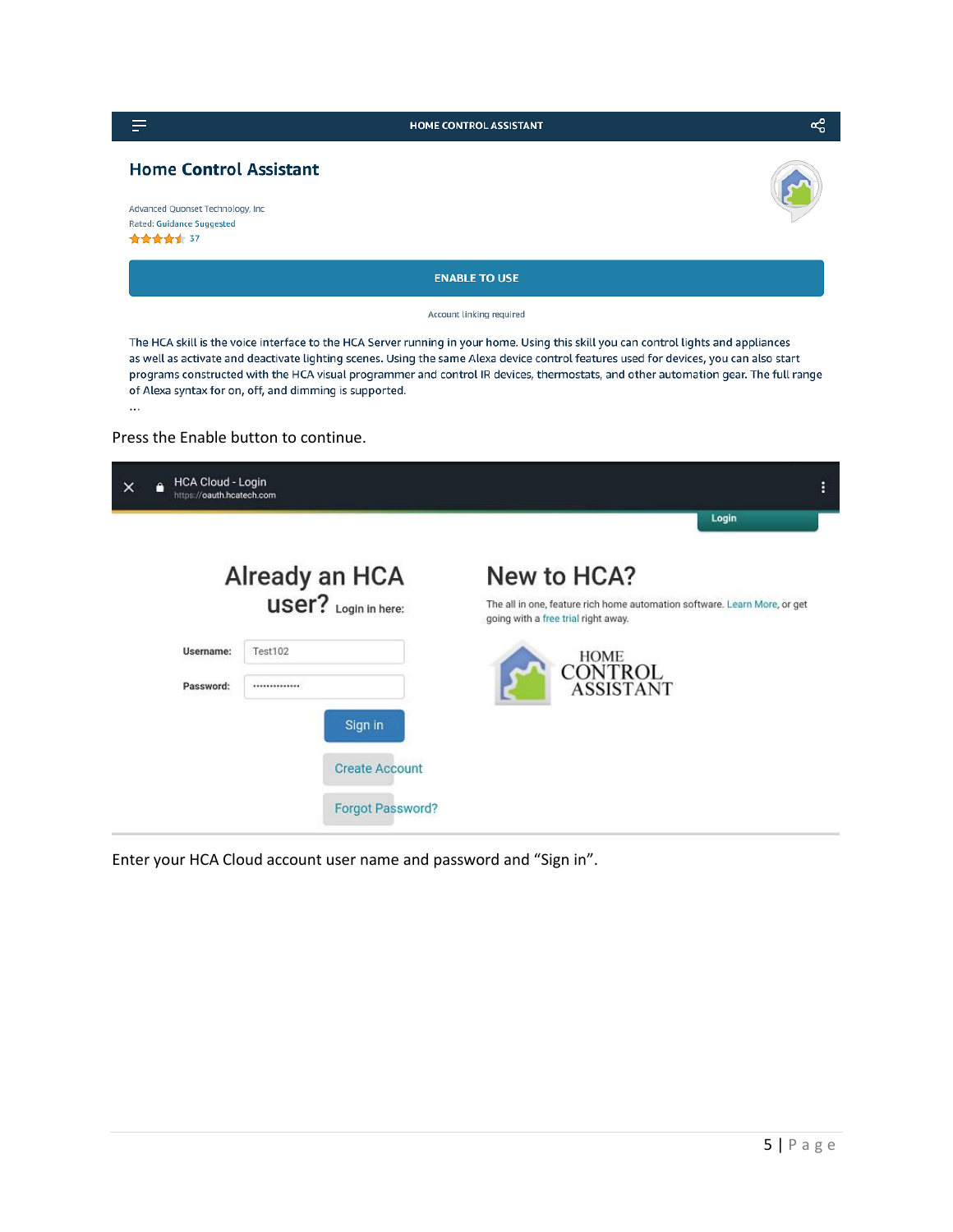

Press the "Allow" button to continue and this page displays:





# Home Control Assistant has been successfully linked.

### What to do next:

 $\rightarrow$  Close this window to discover smart-home devices you can control with Alexa.

Once done, Alexa offers to start discovering your devices which you should do.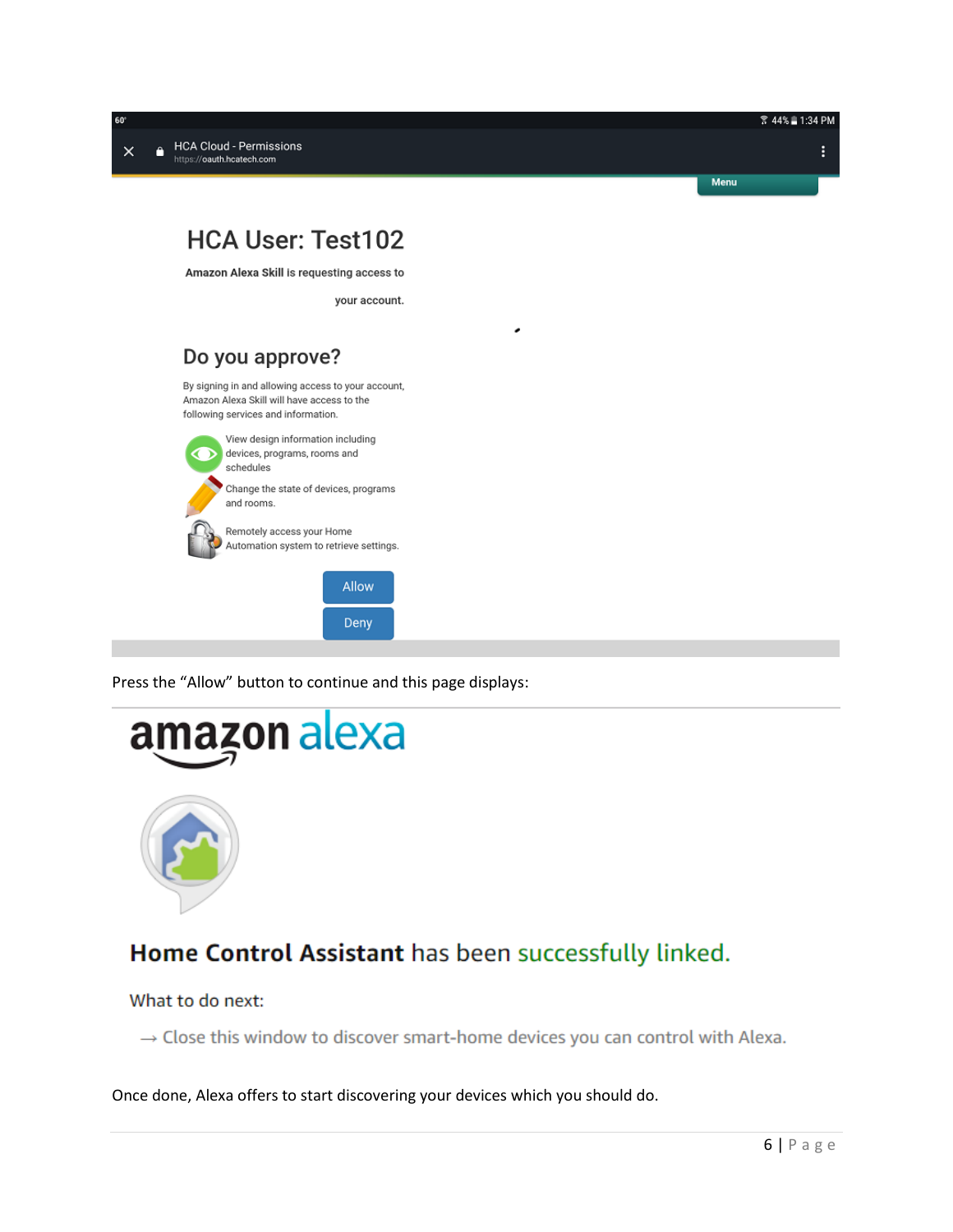Click on "Discover" and Alexa contacts the HCA Cloud which connects to your HCA Server and locates all your devices, programs, groups, and room with friendly names assigned.



**Alexa then does the "devices one at a time" which you don't really need to do. Just p=tap on the "Devices" icon at the bottom on the screen and you will be ready to go.**

| $42^\circ$   |                                 |             |                    |           | Q X 7 92% 1:35 PM |
|--------------|---------------------------------|-------------|--------------------|-----------|-------------------|
| $\leftarrow$ |                                 |             | <b>ALL DEVICES</b> |           | θ                 |
| ജ            | <b>HCA's Echo Dot</b><br>Online |             |                    |           |                   |
| □            | Alexa on this Tablet<br>Online  |             |                    |           |                   |
| B            | Bedroom Overhead                |             |                    |           |                   |
| B.           | Courtyard                       |             |                    |           |                   |
| E            | Great Room Wall                 |             |                    |           |                   |
| E            | Kids Room Overhead              |             |                    |           |                   |
| 00           | <b>Studio Deco</b>              |             |                    |           |                   |
| 00           | <b>Theater Electronics</b>      |             |                    |           |                   |
| B            | Theater Overhead                |             |                    |           |                   |
|              | ≡<br>Home                       | Communicate |                    | Q<br>Play | മ<br>Devices      |

And that's it! You should now be able to use Alexa to control your devices, programs, groups, and rooms with HCA.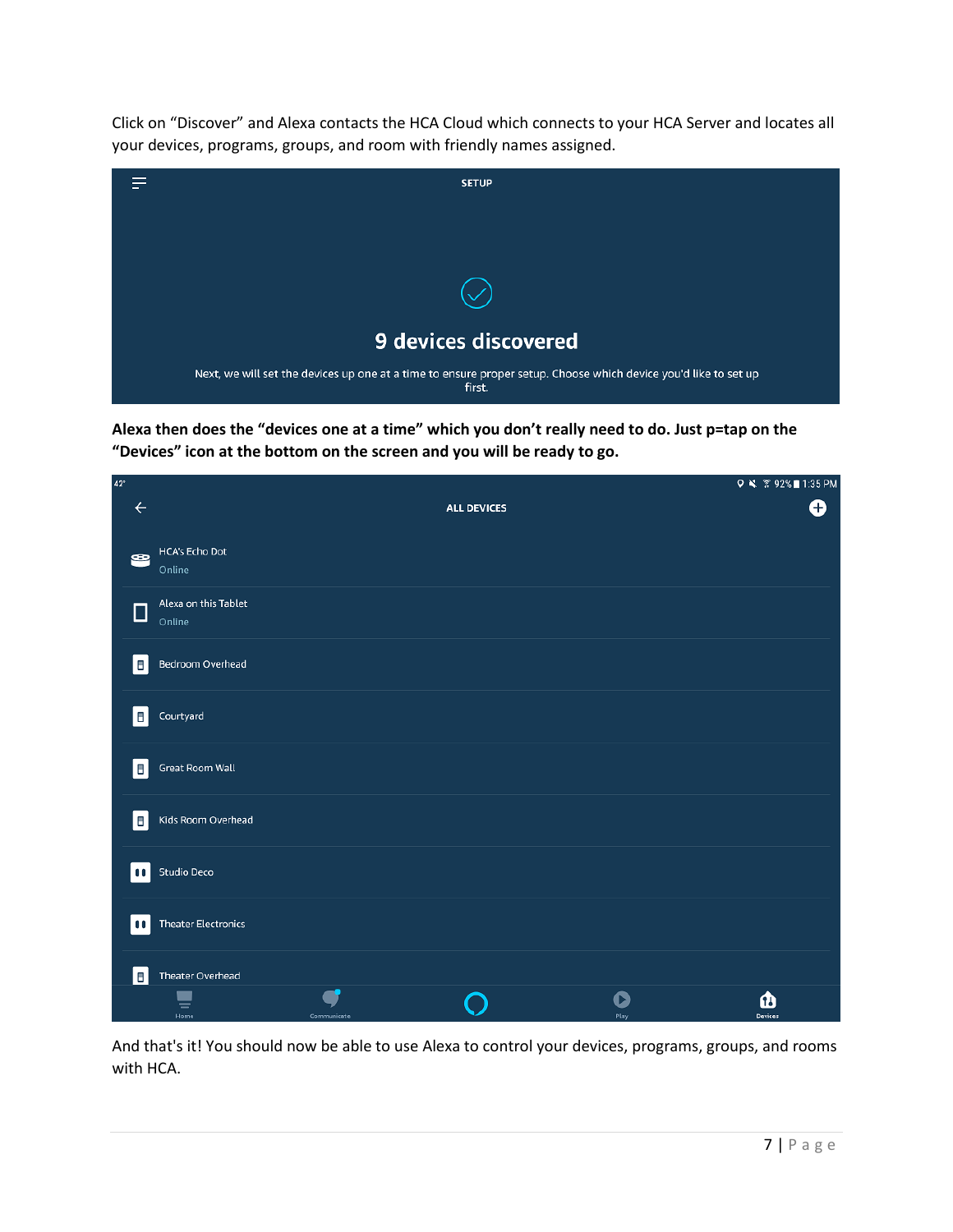# Getting it to work: Resolving control problems

Unfortunately, many times the "error reports" Alexa says really don't help much. Many times it says "that command doesn't work on <device name>" regardless of what error HCA returns to Alexa.

Possible problems are:

- 1. Alexa can't connect to the server
- 2. When Alexa asks to control a device, the server reports a security problem
- 3. When Alexa asks to control a device, the server reports that there is no such device
- 4. When Alexa asks to control a device, the server reports it can't carry out the operation

Again, these errors may result in Alexa saying the same thing. So here is some help in figuring out what went wrong.

- a) Make sure you are running the HCA Server and you opened your design file. Even we sometimes forget to open the .HCA file in the server.
- b) Make sure that you have configured and tested the cloud connection. In the HCA Server application menu in the Tools menu there is a "HCA Cloud Update" and a "HCA Cloud Access Test" menu choice. Use the "Update" menu choice to make sure that the HCA Cloud has your correct IP address and remote access password. Until the "Test" operation shows success, Google will not be able to access your server. You may have port forwarding incorrectly configured in your router and/or your firewall settings are wrong.

Once you have done these two things that should eliminate problem # 1 above. After this, then you must dig a bit more for more resolutions.

Next, make sure that you have all your interfaces connected and working. You can see this by opening "HCA Options" from the Server application window "Tools" menu and looking on the "Hardware" tab. Also try and control the device from a client (Windows, Android, iOS) and see if that works.

Next, if you have renamed any devices, rediscover your devices to ensure she has the current names.

And perhaps the Alexa error is correct – for example trying to dim a non-dimmable device. It is unfortunate that many times Alexa gives only the one error statement rather than different replies to help show what the problem is.

#### **Some very important notes and Tips:**

If you make any changes to friendly names or change support - enable/disable - you must again perform the discover operation in the Alexa App.

The discovery operation may not update the names of existing devices when you do rediscover. If that happens, then you should remove all your devices from Alexa and rediscover. Unfortunately, for some reason Amazon didn't make it easy to do this and the Alexa app doesn't have this operation.

The way to do it is to start a Browser – not on the same device with the Alexa app – and go to: amazon.alexa.com